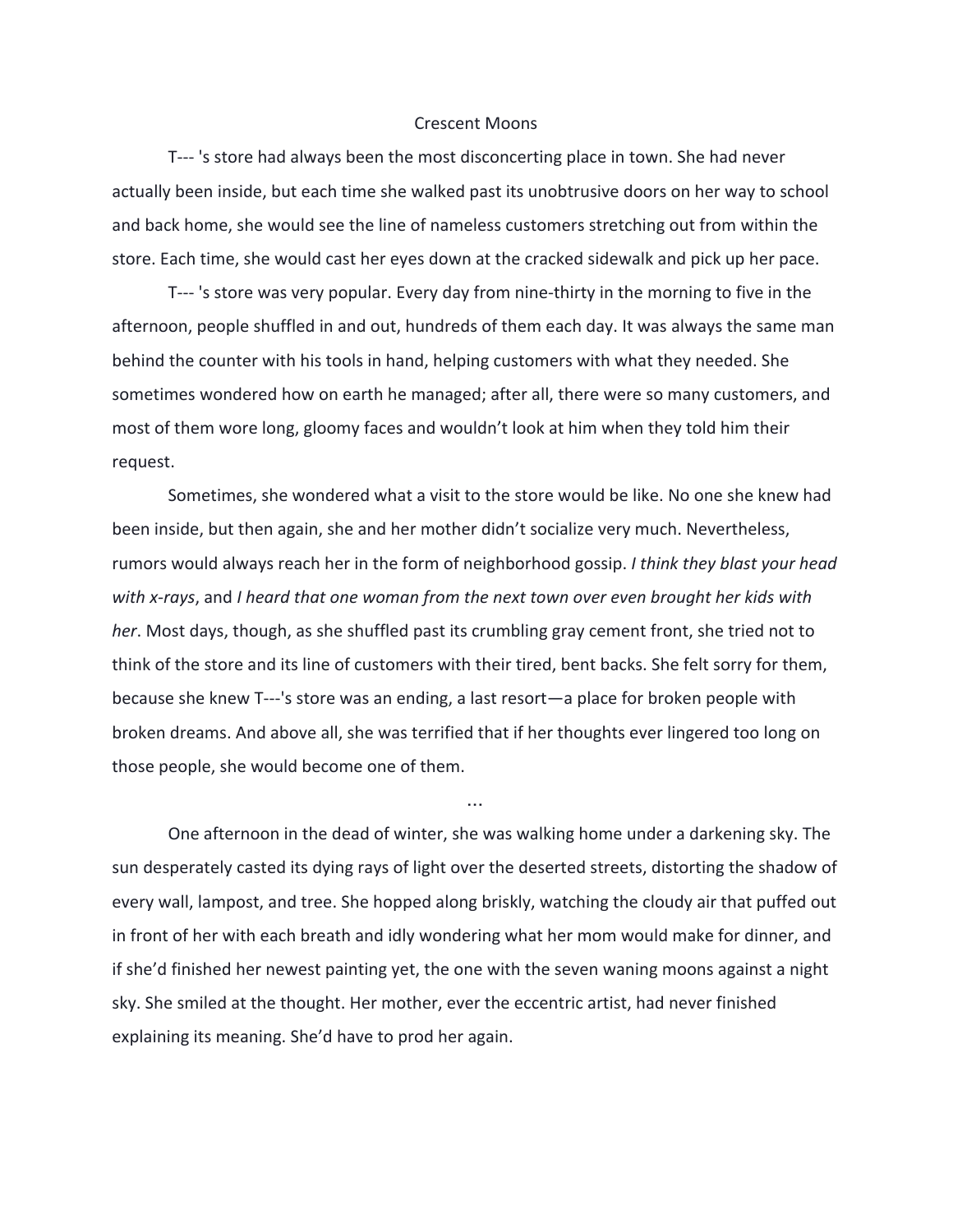When she neared her little two-story townhouse, her steps faltered. On her little porch stood one male and one female police officer, looking as if they'd been there for some time. Parked a few houses away sat an empty police car, looking forlorn with its engine and lights shut off. As she gazed at them, heart pounding louder and louder in her ears, the officers noticed her and immediately hurried over.

"Do you live here, at 7 Pendulum Lane?" the male officer asked her. When she nodded, her heartbeats climbing to unprecedented decibel levels, he glanced over at his partner with a furrowed brow. She willed the female officer to stay silent, striving to steal the dreaded words from the officer's mouth, but she was powerless.

"I'm sorry," the female said. Her voice was a low murmur. "There's been an accident."

All at once, she felt the beating of her heart go silent as it froze in the winter air and shattered into a thousand colorless pieces. The world must have muted, because although she saw the officer's lips continue to move, all she heard was the roaring of blood crashing in her ears. Numbly, she followed the police into their car. She couldn't cry—not yet—but as the officers climbed into the front seat, ready to take her to God knows where, her mind finally caught up to the remains of her heart rattling in her chest.

Her mom was gone.

Suddenly, she burst from the car and began to run, her legs moving by themselves. She sprinted down the street as her body tumbled and shook with hacking sobs. Graffitied walls and building corners flew past, blurring at the corners of her vision as her eyes filled with tears that left streaks of bitter salt down her pale, round cheeks. She had walked this route every day on her way to school, so she didn't even have to think as she ran. As she rounded the last corner and the gray cement of T---'s store came into view, she wiped her face with a sleeve and jogged towards it. It wasn't five o'clock yet; the store would still be open.

When she reached the store of broken hearts, the line had dwindled to only a couple of stragglers, and it always moved quickly. By the time the officers found her, everything would be done. The other customers paid her no mind as she halted at the end of the line, gasping the bitter air with burning lungs, ashen face plastered with frozen tears. She was going to go inside the store, and like the others, she was going to forget.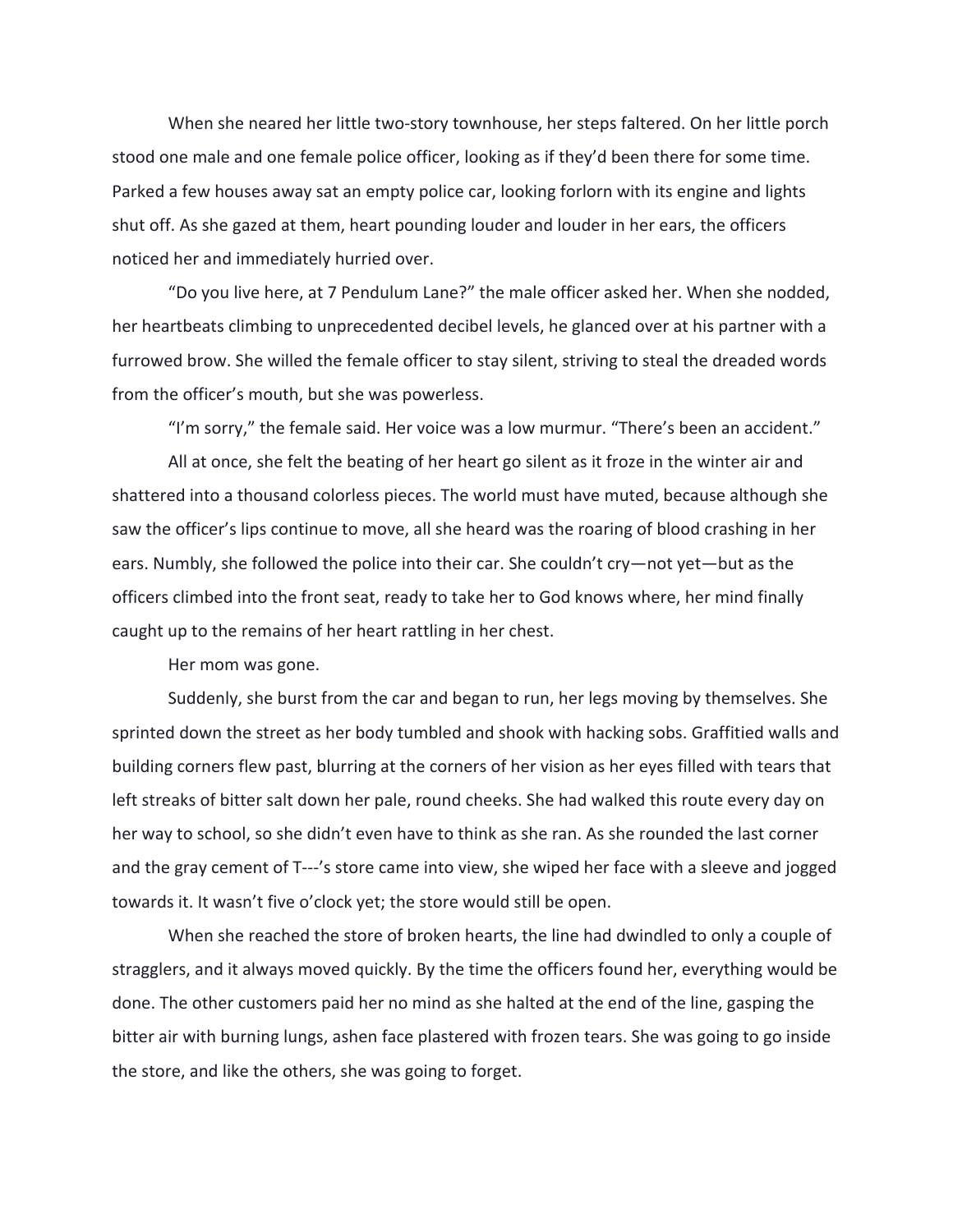As she waited, she glanced at the people in front of her. The woman before her was old and sickly and was nearly hidden underneath a huge overcoat. Dangling from the woman's ears were two crescent moons, and in her stricken state, she briefly wondered if they were waxing or waning. Her mom had always loved dangling earrings. She remembered how they would go to the pawnshop twice a year, without fail, to buy a new pair. *These earrings need a new home and some fresh love*, her mom would say. *Now help me choose.*

As she inched up the line, she suddenly remembered how on her twelfth birthday, her mom had saved enough to take them to the art museum in the city. The ticket line had seemed never-ending, but her mom had smiled calmly at her impatient bouncing and pointed at the front doors. *The painting up there was made in 1570. Isn't that amazing? People will love it until the end of time.*

She squeezed her eyes shut. Memories, both cherished and nearly forgotten, began to tumble over in her mind like clothes in their old washing machine. *She's a trooper,* her mom would say each time the machine's groan signaled the end of another cycle. And after the two of them hauled a basket of fresh laundry up the narrow stairs, the warm scent of fresh linen would dance along the hallway, weaving through their identically silky hair.

Like the lingering smell of detergent, the memories of her mom would haunt her forever if she let them stay. The woman in the overcoat had already gone in the store; it would be her turn next. If she went inside, she would only have to ask, and her mind would be free from torment.

But did she want to forget? Did she want to forget the way her mom braided her hair on weekends, nimble fingers lightly brushing her scalp? Did she want to forget the way her mom's voice lowered when she taught her how to paint, the way she smiled when she said *I love you*?

Her head felt light, and she pressed her forehead against the cold cement wall as if it would help clear her mind. She itched to go in; the store was tugging at her like a child begging for attention, and

The woman in the overcoat stepped out of the store, looking a little dazed, then held the door open for her. The crescent moons on her ears shone under the recently lighted street lights, and from where she stood, they looked like they were waxing. She stood for a moment, a